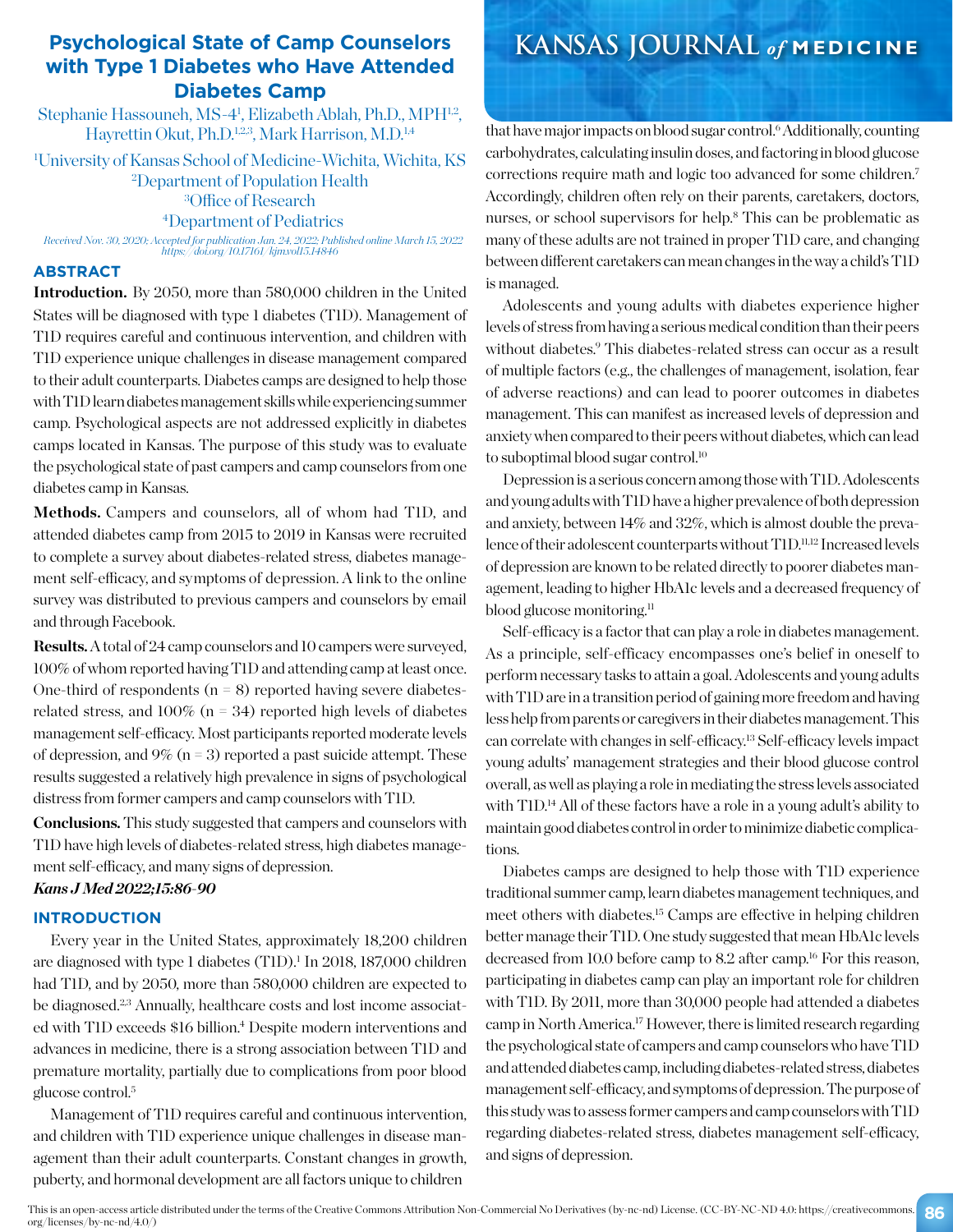## **KANSAS JOURNAL** *of* **MEDICINE**

**PSYCHOLOGICAL STATE OF CAMPERS** *continued.*

#### **METHODS**

**Participants.** Eligible participants attended at least one, week-long diabetes camp in Kansas, Camp Discovery, as a camper or camp counselor anytime from 2015 to 2019. Camp Discovery hosts approximately 100 kids with T1D in 4th through 10th grades each summer at Rock Springs 4-H Center in northeast Kansas. All eligible participants had a diagnosis of T1D. Parents of children campers were emailed links for their children to complete, and previous camp counselors were emailed directly. Participants were asked to complete a survey, and if needed, the child's parent/guardian could assist them in completing the survey. No incentive was provided to study participants.

**Instrument.** A novel survey was developed for this study and included demographics (e.g., age, gender), self-reported health-related variables (e.g., HbA1c levels, duration of disease), and diabetes management strategies (e.g., type of insulin therapy, glucose monitoring). In this study, a HbA1c level of less than or equal to 7 was used as "normal," whereas greater than 7 was considered elevated or "poor control," as established by the American Diabetes Association (ADA) criteria for adolescents with T1D.18 In addition, standardized assessments were used to measure diabetes-related stress, diabetes management selfefficacy, and signs of depression.

The Problem Areas in Diabetes (PAID) scale was used to measure diabetes-related stress.19 A total score of 40 or greater indicated high stress levels from diabetes. The Self-Efficacy for Diabetes (SED) scale was used to assess for self-efficacy in: diabetes management (SED-D), medicine (SED-M), and general self-efficacy (SED-G).20 Respondents' scores for each category were added for a total score. Maximum scores on SED-D, SED-M, and SED-G are 120, 25, and 30, respectively. Scores of 40% or greater of the maximum per category indicated increased self-efficacy in that scale. The Patient Health Questionnaire-9 Modified (PHQ-9M) was used to assess for signs of depression. PHQ-9M scores of 10 or greater had high sensitivity and specificity for major depressive disorder.<sup>21</sup>

**Procedures.** This project was approved by the Institutional Review Board at the University of Kansas Medical Center. Eligible participants were identified through three channels. On June 23, 2020, the Director of Youth and Family Initiatives for the Central Territory of the American Diabetes Association, which hosted the camp, e-mailed the online survey link to former campers' parents from the summers of 2018 and 2019. The ADA sent a second e-mail on July 5, 2020 to campers' parents from 2015 through 2019. On July 2, 2020, a research team member e-mailed the survey link to former camp counselors from the summers of 2015 through 2019 (the list of which was provided by ADA), and the camp's private Facebook page displayed a request for former campers or counselors to complete the survey.

Surveys were electronically administered in Research Electronic Data Capture (REDCap®).<sup>22</sup> Depending on the age of the potential participant, the survey was accompanied by parent/guardian consent and child assent forms, or just an adult consent form. These forms

described that the survey was voluntary and parental assistance was allowed, and potentially complex terms were defined, especially for those younger than 18 years. Participants were given two weeks to complete the survey once open.

**Statistical Analysis.** SAS 9.4 (SAS/STAT Inst., Cary NC) was used for data analysis. The socio-demographic characteristics were summarized using descriptive statistics. Means and standard deviations, or medians and interquartile ranges, were reported for continuous variables; counts and percentages were reported for categorical variables. Likelihood ratio chi-square and Fisher's exact tests were used for 2\*2 and r\*c contingency tables to test the association between the categorical and nominal variables. Phi coefficient was used to quantify the strength of association between categorical variables. Further, the Cochran-Mantel-Haenszel test was used to reveal associations between categorical/nominal variables after controlling for the strata variables in a multiway table. Prior to the analyses, continuous outcomes were tested for normal distribution using the Shapiro-Wilk test. For normally distributed variables, an independent t-test with Welch corrected t-test was used to compare the mean difference between groups. In the case of non-normal distribution with appropriate transformation operations on the response variables in group lists, Mann-Whitney U test was conducted to test differences between groups. The test results of Mann-Whitney U were justified with the Savage Two-Sample Test. All statistical tests at  $p \leq 0.05$  were considered significant.

#### **RESULTS**

A total of 34 surveys were completed. Most respondents (79%, n = 27) reported being female, and 71% ( $n = 24$ ) reported having been a camp counselor (Table 1). Ages of respondents ranged from 13 to 48 years, with an average of 31 years. The reported average time since their diabetes diagnosis was 23 years (SD = 11). Their mean (self-reported) current HbA1c level was  $7.25$  (SD = 0.96), with  $55\%$  (18) reporting a HbA1c of greater than 7.0. Most (82%, n = 28) respondents reported using a continuous glucose monitor, and  $18\%$  (n = 6) reported using a traditional glucose meter. Most participants  $(79\%, n = 27)$  reported they were more likely to have an insulin pump for infusion therapy, and  $21\%$  (n = 7) reported using multiple daily injections.

Among the 34 respondents,  $91\%$  (n = 31) self-reported feeling that they had their diabetes "under control". However,  $55\%$  (n = 18) of all respondents reported HbA1c levels greater than 7.0. PAID scores ranged from 19 to 87, with an average of 39.8 (SD = 17.8). One third  $(33\% \text{ n} = 8)$  reported severe diabetes-related stress. Respondents' SED-D scores ranged from 76 to 120, with an average score of 109  $(SD = 10)$ . SED-M scores ranged from 15 to 25, with a mean score of  $23$  (SD = 3). SED-G scores ranged from 10 to 30, with a mean of 26  $(SD = 5)$ . Overall, 100% (n = 34) reported high levels of self-efficacy in every category: SED-D, SED-M, SED-G. The PHQ-9M scores ranged from 9 to 35, and the mean score was  $15 (SD = 6.2)$ . In total, 95% (n = 21) of participants completing the PHQ-9M had scores of 10 or greater, indicating a high risk of major depressive disorder. Three respondents (8.8%) indicated a history of suicide attempts. Amongst these three, two had high HbA1c levels (greater than 7.0), and all three had PHQ-9M scores that indicated risk of depression. Two of the three had been counselors at the camp. Regardless of age, gender, counselor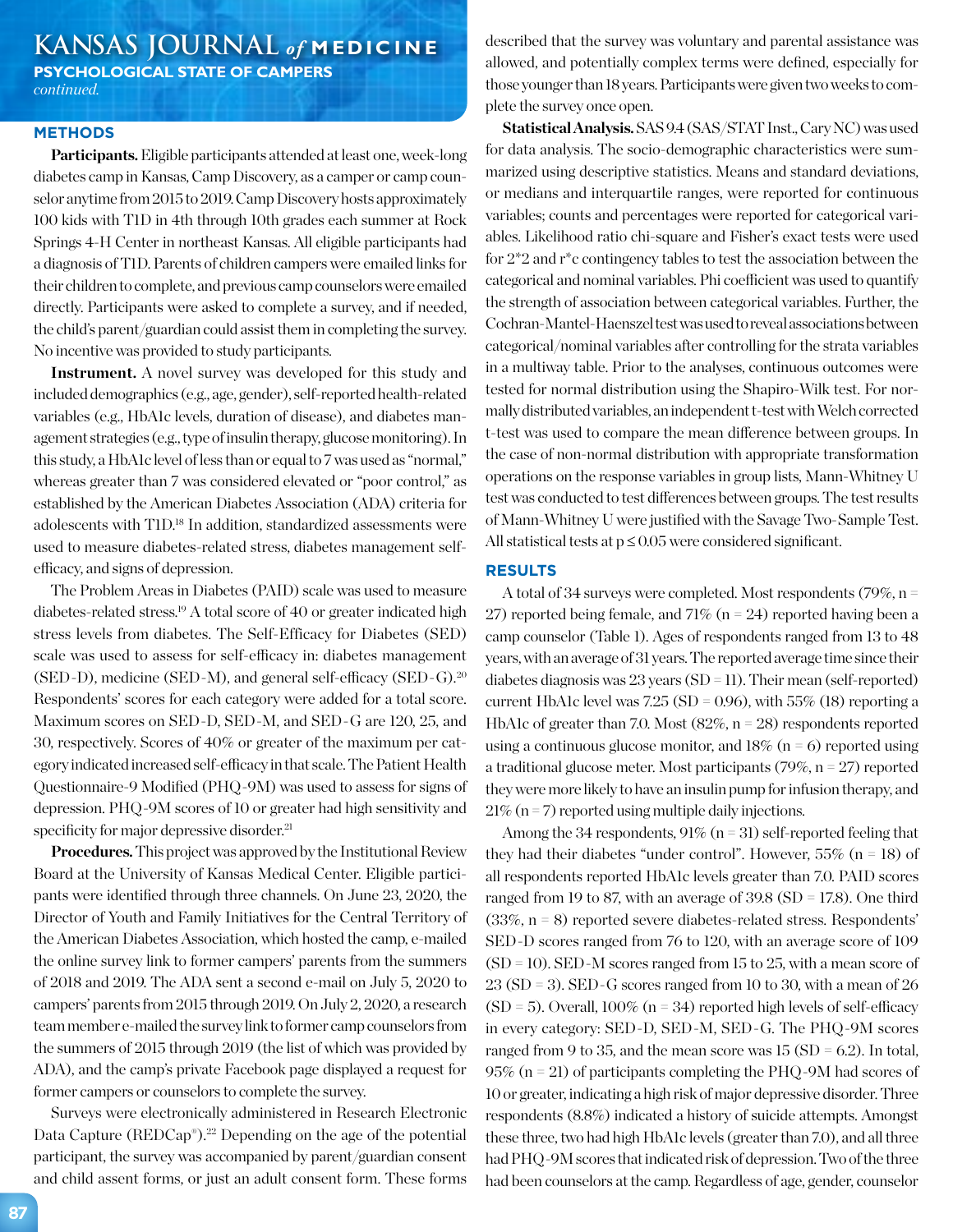status, or years of attending diabetes camp, these results for HbA1c, PAID score, SED score, and PHQ-9M were not different.

#### **Table 1. Participant characteristics.**

|                                 | Percent | <b>Total</b>   |
|---------------------------------|---------|----------------|
| Gender                          |         |                |
| Female                          | 79%     | 27             |
| Male                            | 21%     | 7              |
| Age in years                    |         |                |
| $13$ to $18$                    | 6%      | $\overline{2}$ |
| 19 to 25                        | 27%     | 9              |
| $26$ to $35$                    | 38%     | 13             |
| >35                             | 29%     | 10             |
| Years with diabetes             |         |                |
| $\leq 10$                       | $9\%$   | 3              |
| 10 to 15                        | 9%      | 3              |
| 16 to 25                        | 41%     | 14             |
| >25                             | 41%     | 14             |
| Years of camp attendance        |         |                |
| 1 to 5                          | 29%     | 10             |
| 6 to 10                         | $35\%$  | 12             |
| 11 to 15                        | 18%     | 6              |
| >15                             | 18%     | 6              |
| <b>Participation status</b>     |         |                |
| Previous camp counselor         | 71%     | 24             |
| Previous camper only            | 29%     | 10             |
| <b>Insulin therapy</b>          |         |                |
| Insulin pump                    | 79%     | 27             |
| Injections                      | 21%     | 7              |
| <b>Blood glucose monitoring</b> |         |                |
| Continuous glucose monitor      | 82%     | 28             |
| Glucometer                      | 18%     | 6              |
| <b>HbAlc</b>                    |         |                |
| < 7.0                           | 38%     | 13             |
| $7.0$ to $7.9\,$                | 35%     | 12             |
| 8.0 to 8.9                      | 21%     | 7              |
| > 8.9                           | 6%      | $\overline{2}$ |

#### **DISCUSSION**

The current study suggested poor diabetes control, regardless of age, among more than half of respondents with T1D  $(n = 18)$ . This was consistent with past research on people with T1D, although not studied on past diabetes camp attendants.<sup>23</sup> Approximately 25% of young adults (18 to 25 years) with T1D and 50% of those older than 25 years with T1D have a HbA1c of less than 7.0 for optimal diabetes control.<sup>24</sup> The current study's average age was 31 years, and typically there is an increase in HbA1c levels after adolescence, which potentially is attributed to less help from parents or caretakers than when they were younger.13,25

The current study suggested that the number of years attending diabetes camp was unrelated to depression, stress, and self-efficacy levels

## **KANSAS JOURNAL** *of* **MEDICINE PSYCHOLOGICAL STATE OF CAMPERS**

 *continued.*

among those with T1D. Few studies have discussed these outcomes specifically; nonetheless, of the available literature, these findings were concerning, especially because diabetes camps can build self-efficacy through educational activities.15,26 Through our results of poor diabetes control, yet high levels of self-efficacy, we also saw this inconsistency. This may be due to a variety of factors including, but not limited to, a misunderstanding of diabetes control, limitation of resources, or even extenuating circumstances not elicited in this study. Additionally, previous studies have associated lower stress levels with camp, as participants demonstrate improved attitudes toward their chronic disease due to friendships made at camp.<sup>27,28</sup> Therefore, attending camp more often should help to improve stress levels, which may be inconsistent with our study results. This finding was surprising given the past research of diabetes camps and their effects on participants; however, with little historical data on camp counselors, this could be one reason why we see different results among our study participants specifically.

The current study suggested that children and young adults with T1D who have attended or worked at a diabetes camp reported high levels of diabetes-related stress, which was consistent with research on adults with T1D who have not attended camp.24 As diabetes camp should improve diabetes-related stress levels, this may suggest an inconsistency; however, many other factors contributed to one's diabetes-related stress levels.28 Research in this field is important as diabetes-specific stress and depression were associated with higher HbA1c levels and poor self-management strategies.9,29 Our study suggested that one-third  $(33\%, n=8)$  of respondents scored high enough to indicate severe diabetes distress. This was in line with another study that suggested that 36% of participants with T1D who had not attended camp scored in the high diabetes stress range on PAID,<sup>30</sup> whereas another study suggested that 14% of those with T1D scored high enough to indicate diabetes-related stress.31 In one study of Korean children with T1D from a diabetes camp consistently reported high stress and depression levels.32 These inconsistencies in the literature lead to a need for further studies evaluating the diabetes-related stress levels among this vulnerable population.

All study respondents reported high scores of self-efficacies across all three categories of the SED scale. As our study did not include young children, this was consistent with previous research stating self-efficacy improves during adolescence.33 This is thought to be due to an increase in autonomy during adolescence when patients become more responsible for their diabetes care. Additionally, one study documented improvements in self-efficacy after attending a diabetes camp; this was likely a factor associated with the high levels of diabetes self-efficacy reported amongst respondents.26 In the study of Korean children from a T1D camp, participants consistently reported low levels of T1D selfefficacy which further suggested that younger age groups may have lower levels of self-efficacy in their diabetes management.<sup>32</sup>

The current study suggested that 9% had previously attempted suicide, and all participants reported some level of depression.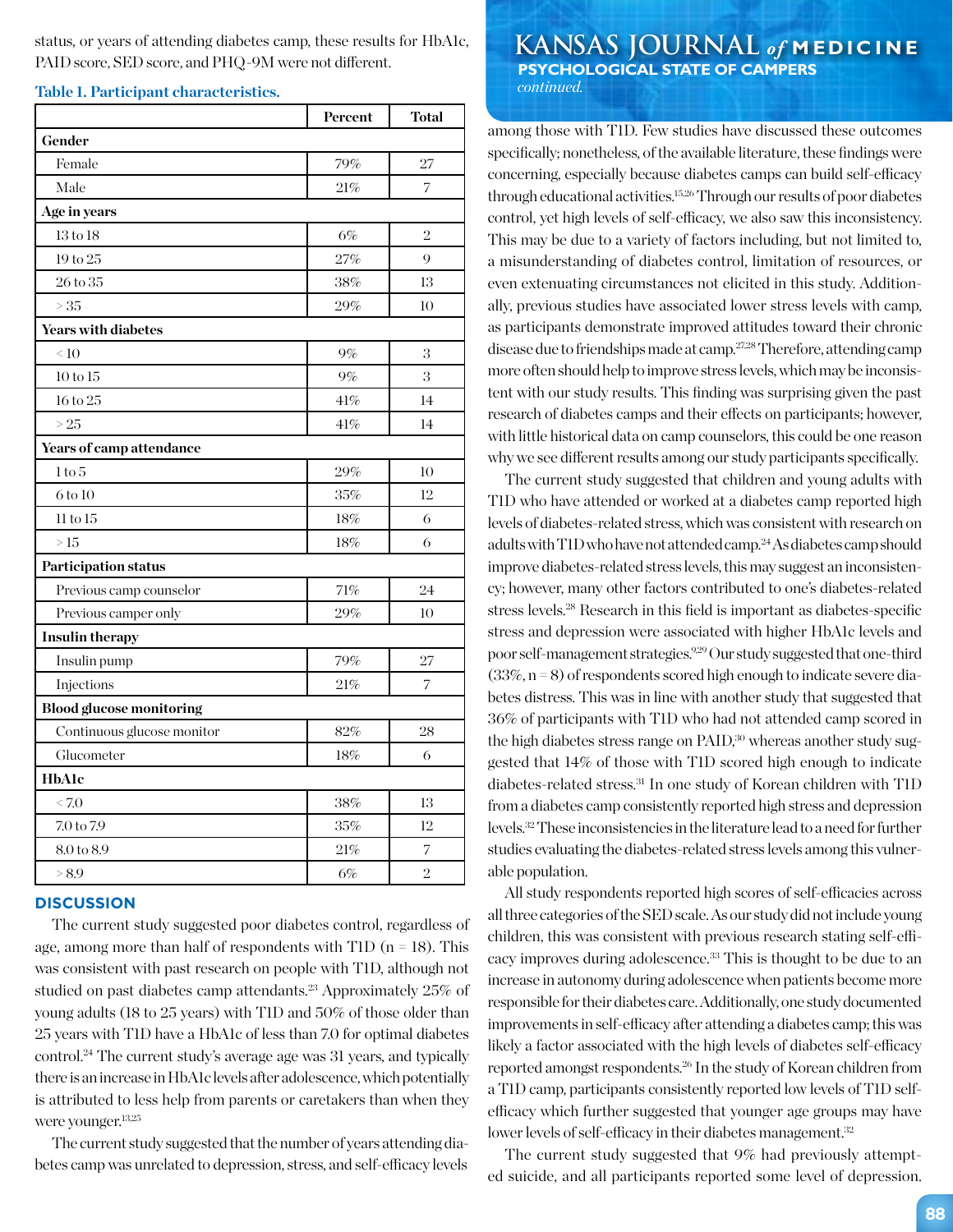# **KANSAS JOURNAL** *of* **MEDICINE**

**PSYCHOLOGICAL STATE OF CAMPERS** *continued.*

This was consistent with research that young adults with T1D are at higher risk for depression and suicide when compared to their sameage counterpart without diabetes.<sup>34</sup> This unique population is known to be at high risk for psychological problems. In fact, a meta-analysis suggested that suicide is an increased cause of mortality amongst those with T1D, with approximately 16% having a previous suicide attempt.<sup>35</sup> This is much greater than adolescent populations without diabetes, where approximately 9% have attempted suicide.<sup>36</sup> With such elevated prevalence of depression and suicide, research with this high-risk population is warranted, especially to identify how to best support these young adults in coping with their chronic disease.

**Future Research.** Further research is needed to understand the impact diabetes camp has on people with T1D. The current study has been a preliminary look into the psychological traits of both campers and camp counselors alike. Many factors must be considered when evaluating the psychological state of adolescents and young adults. Diabetes camp may be one factor that could be associated with varying levels of stress, depression, and self-efficacy. However, socioeconomic status, race, and family dynamics have a large and consistent impact on mental health and need to be considered in further studies.37,38

A pre- and post-camp study could provide insight as to the impact of such a camp on diabetes-related stress, management self-efficacy, and signs of depression. A prospective study comparing a diabetes camp control group to a group that offers a psychological counselor at camp could provide new information to the field of psychology and diabetes camps. By evaluating the effect of psychological support at diabetes camp, we may uncover if the psychological state of campers and camp counselors truly is affected by the activities of diabetes camp.

Due to the high amount of stress, depression, and suicidal attempts among this small sample size, it warrants further investigation into how we can serve this vulnerable population. This gives a steppingstone to improve the psychological supports offered to improve the lives of those with T1D. Diabetes camp is just one part of a larger life for people with T1D but offering some type of psychological support at camp may be one way to increase quality of life for these individuals.

**Limitations.** There were multiple limitations to the study. First, this was a small study including 34 respondents with T1D. Due to the barrier of parents needing to act as a liaison between our survey and their children, the average age of participants was high, as most participants were of age to access the survey themselves. Future work must include larger sample sizes to illustrate more accurately the uniqueness of this group. Additionally, this study was cross-sectional, which only allowed for a baseline look at this population. In the future, studies with a longitudinal design may enumerate relationships between variables better, such as HbA1c and depression. Moreover, due to the nature of self-reported data, the current study may suffer from both recall and non-response bias.

The SED scale for measuring self-efficacy, especially among people with T1D, has been controversial. Although it is used widely, it does not have sufficient data to prove its reliability; in fact, there was limited support for its validity.<sup>20</sup> Future research would benefit from a more reliable scale to measure self-efficacy among persons with diabetes.

This research was conducted during the COVID-19 pandemic, and psychological states may not have reflected accurately non-pandemic psychological states. However, due to the lack of research on this population, we proceeded with this study. Of particular note, no research with T1D camp counselors has been conducted prior to this study, and there appeared to be a clear need to provide support and interventions to camp counselors with T1D in addition to the campers.

#### **CONCLUSIONS**

Campers and counselors with T1D have high levels of diabetes-related stress, high diabetes management self-efficacy, and many signs of depression. Future research must evaluate the psychological distress experienced by people with T1D further, and how interventions are needed to decrease diabetes-related stress, improve diabetes management self-efficacy, and prevent and treat depression.

#### **REFERENCES**

<sup>1</sup> Hamman RF, Bell RA, Dabelea D, et al. The SEARCH for Diabetes in Youth Study: Rationale, findings, and future directions. Diabetes Care 2014; 37(12):3336-3344. PMID: 25414389.

<sup>2</sup> American Diabetes Association. Economic costs of diabetes in the U.S. in 2017. Diabetes Care 2018; 41(5):917-928. PMID: 29567642.

<sup>3</sup> U.S. Centers for Disease Control and Prevention. National Diabetes Statistics Report, 2020. Atlanta, GA: Centers for Disease Control and Prevention, US Department of Health and Human Services, 2020.

<sup>4</sup> Boyle JP, Thompson TJ, Gregg EW, Barker LE, Williamson DF. Projection of the year 2050 burden of diabetes in the US adult population: Dynamic modeling of incidence, mortality, and prediabetes prevalence. Popul Health Metr 2010; 8(1):29. PMID: 20969750.

<sup>5</sup> Harjutsalo V, Forsblom C, Groop PH. Time trends in mortality in patients with type 1 diabetes: Nationwide population based cohort study. BMJ 2011; 343:d5364. PMID: 21903695.

<sup>6</sup> Plamper M, Gohlke B, Woelfle J, et al. Interaction of pubertal development and metabolic control in adolescents with type 1 diabetes mellitus. J Diabetes Res 2017; 2017:8615769. PMID: 29238730.

<sup>7</sup> Rankin D, Harden J, Barnard K, et al. Barriers and facilitators to taking on diabetes self-management tasks in pre-adolescent children with type 1 diabetes: A qualitative study. BMC Endocr Disord 2018; 18(1):71. PMID: 30316299.

<sup>8</sup> Silverstein J, Klingensmith G, Copeland K, et al. Care of children and adolescents with type 1 diabetes: A statement of the American Diabetes Association. Diabetes Care 2005; 28(1):186-212. PMID: 15616254.

<sup>9</sup> Rechenberg K, Whittemore R, Holland M, Grey M. General and diabetesspecific stress in adolescents with type 1 diabetes. Diabetes Res Clin Pract 2017; 130:1-8. PMID: 28551480.

<sup>10</sup> Herzer M, Hood KK. Anxiety symptoms in adolescents with type 1 diabetes: Association with blood glucose monitoring and glycemic control. J Pediatr Psychol 2010; 35(4):415-425. PMID: 19684117.

<sup>11</sup> Buchberger B, Huppertz H, Krabbe L, Lux B, Mattivi JT, Siafarikas A. Symptoms of depression and anxiety in youth with type 1 diabetes: A systematic review and meta-analysis. Psychoneuroendocrinology 2016; 70:70-84. PMID: 27179232.

<sup>12</sup> Grey M, Whittemore R, Tamborlane W. Depression in type 1 diabetes in children: Natural history and correlates. J Psychosom Res 2002; 53(4):907- 911. PMID: 12377302.

<sup>13</sup> Wysocki T, Harris MA, Buckloh LM, et al. Self-care autonomy and outcomes of intensive therapy or usual care in youth with type 1 diabetes. J Pediatr Psychol 2006; 31(10):1036-1045. PMID: 15772362.

<sup>14</sup> Guo J, Yang J, Wiley J, Ou X, Zhou Z, Whittemore R. Perceived stress and self-efficacy are associated with diabetes self-management among adolescents with type 1 diabetes: A moderated mediation analysis. J Adv Nurs 2019; 75(12):3544-3553. PMID: 31441523.

<sup>15</sup> Fegan-Bohm K, Weissberg-Benchell J, DeSalvo D, Gunn S, Hilliard M. Camp for youth with type 1 diabetes. Curr Diab Rep 2016; 16(8):68. PMID: 27292106.